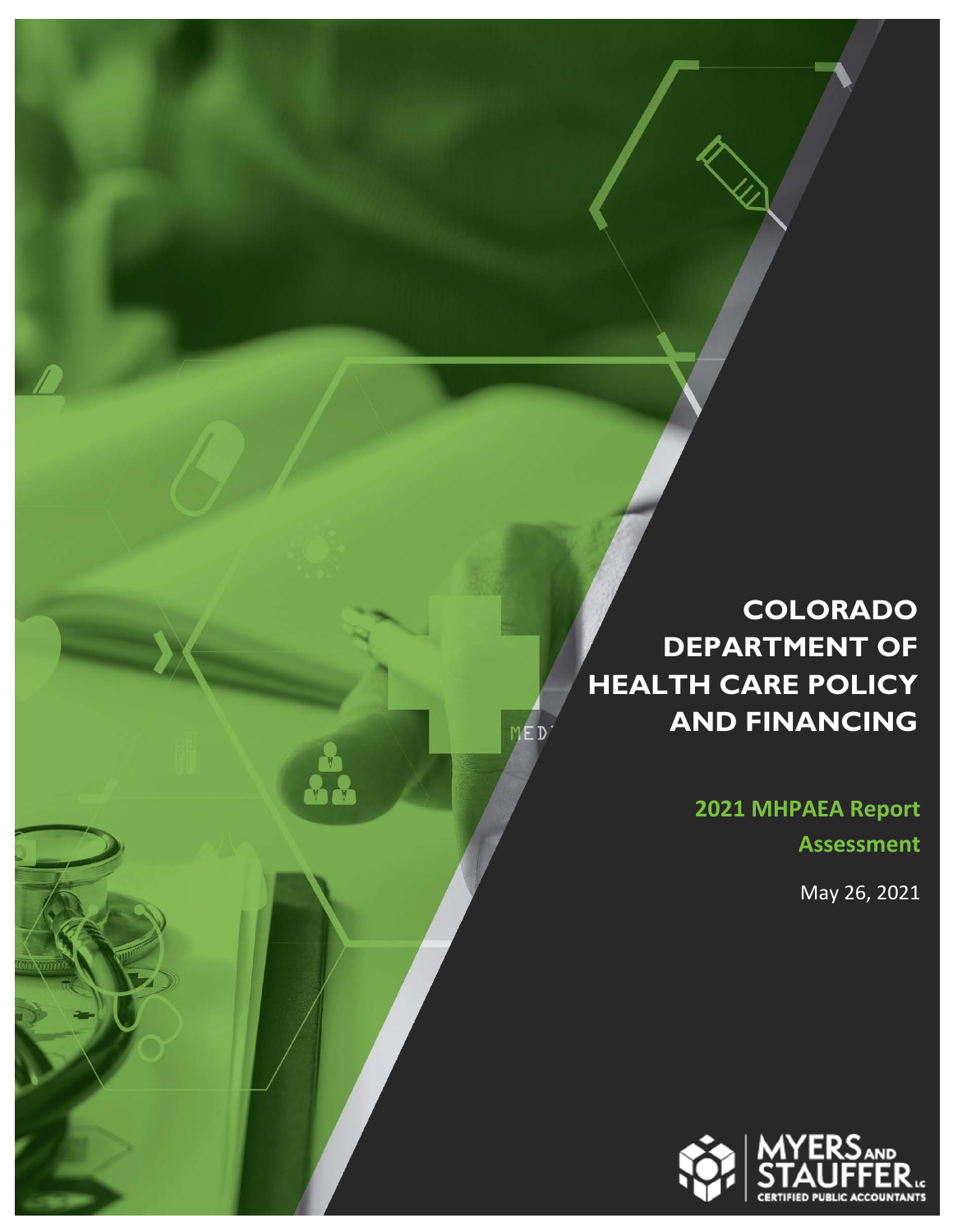

# **Table of Contents**

| $\bullet$ |  |
|-----------|--|
|           |  |
| $\bullet$ |  |
| $\bullet$ |  |
|           |  |
|           |  |
|           |  |
|           |  |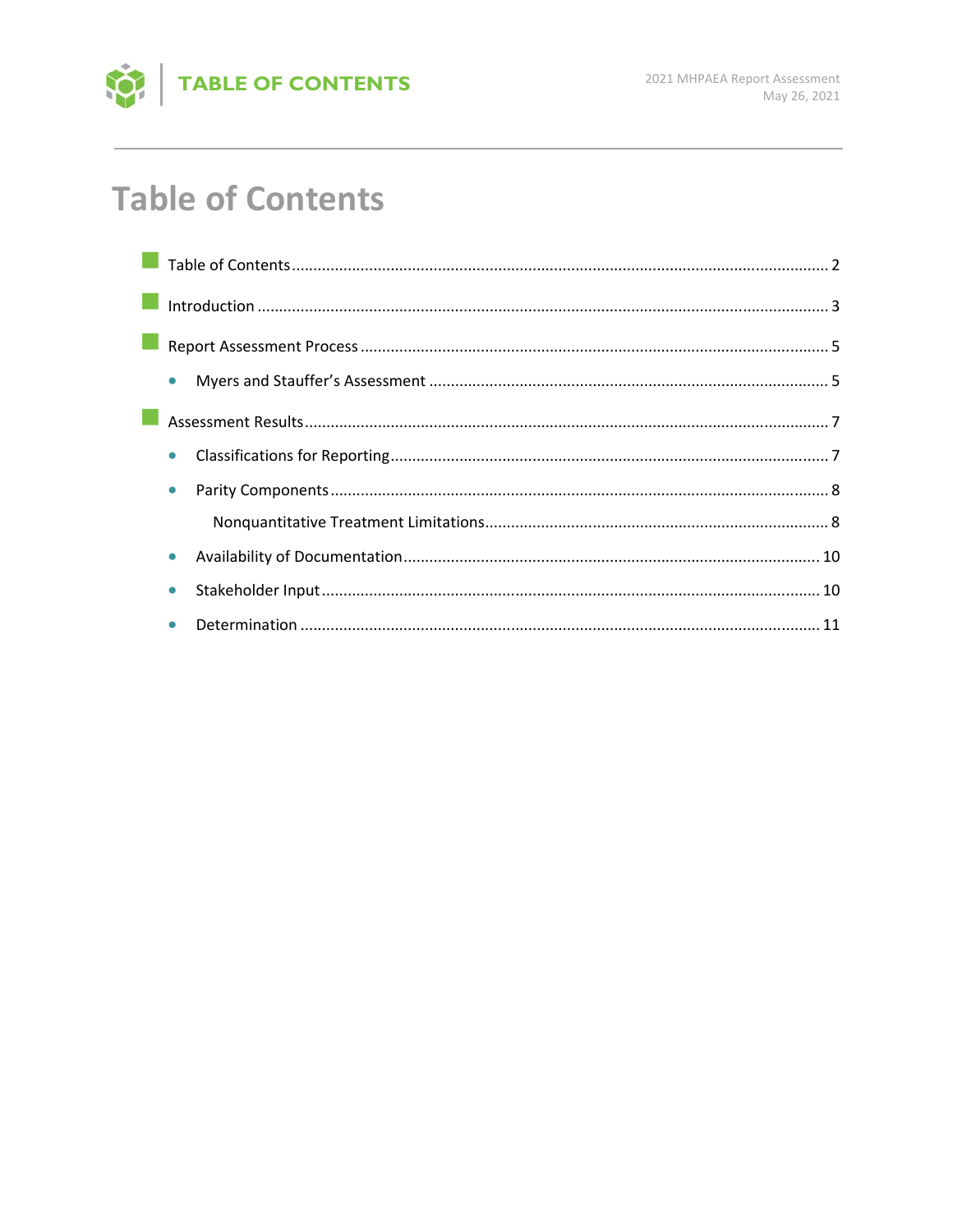

## **Introduction**

The federal Mental Health Parity and Addiction Equity Act of 2008 (MHPAEA) requires health plans to provide benefits for mental health and substance use disorder (MH/SUD) benefits that are comparable to and no more stringent than that which is provided for medical and surgical (M/S) care. The Affordable Care Act expanded MHPAEA's requirements by ensuring qualified health plans offered on the Health Insurance Marketplace cover behavioral health treatment and services.

In 2016, the Centers for Medicare and Medicaid Services (CMS) finalized the MH/SUD parity rule<sup>1</sup> for Medicaid and Children's Health Insurance Programs, including Alternative Benefit Plans. Though the parity rule applies to coverage provided to the Health First Colorado members served through Medicaid Managed Care Organizations, the Alternative Benefit Plan, the Colorado Department of Health Care Policy and Financing (Department) endeavors to ensure parity exists for all members.

After finalizing the MH/SUD parity rule, CMS published the Parity Compliance Toolkit Applying MH/SUD Parity Requirements to Medicaid and Children's Health Insurance Programs (Parity Compliance Toolkit or Toolkit)<sup>2</sup> in 2017. Since states monitor and report to CMS on their compliance with parity requirements, the purpose of the Parity Compliance Toolkit is to provide guidance to help states assess compliance with the parity rule.

In 2019, Colorado passed House Bill 19‐1269, creating Colorado‐specific authority on MH/SUD parity. State statute<sup>3</sup> mandates annual evaluation and reporting on compliance with parity. Accordingly, the Department performed an analysis of parity compliance, and prepared the 2021 Mental Health and Substance Use Disorder Parity Report (2021 Parity Report) on the findings.

Myers and Stauffer was contracted by Department to perform an independent review of the 2021 Parity Report. The purpose of the review is to analyze the 2021 Parity Report and assess the processes and procedures the Department utilized to evaluate parity compliance and develop the conclusions presented in the report. The results of Myers and Stauffer's assessment of the 2021 Parity Report are contained herein. Myers and Stauffer analyzed the Department's approach, processes, and procedures for conformity with:

<sup>1</sup> Federal Register / Vol. 81, No. 61, Parts 438, 440, 456

<sup>2</sup> Medicaid website at https://www.medicaid.gov/medicaid/benefits/downloads/bhs/parity‐toolkit.pdf.

<sup>3</sup> Colorado Revised Statutes 25.5‐5‐421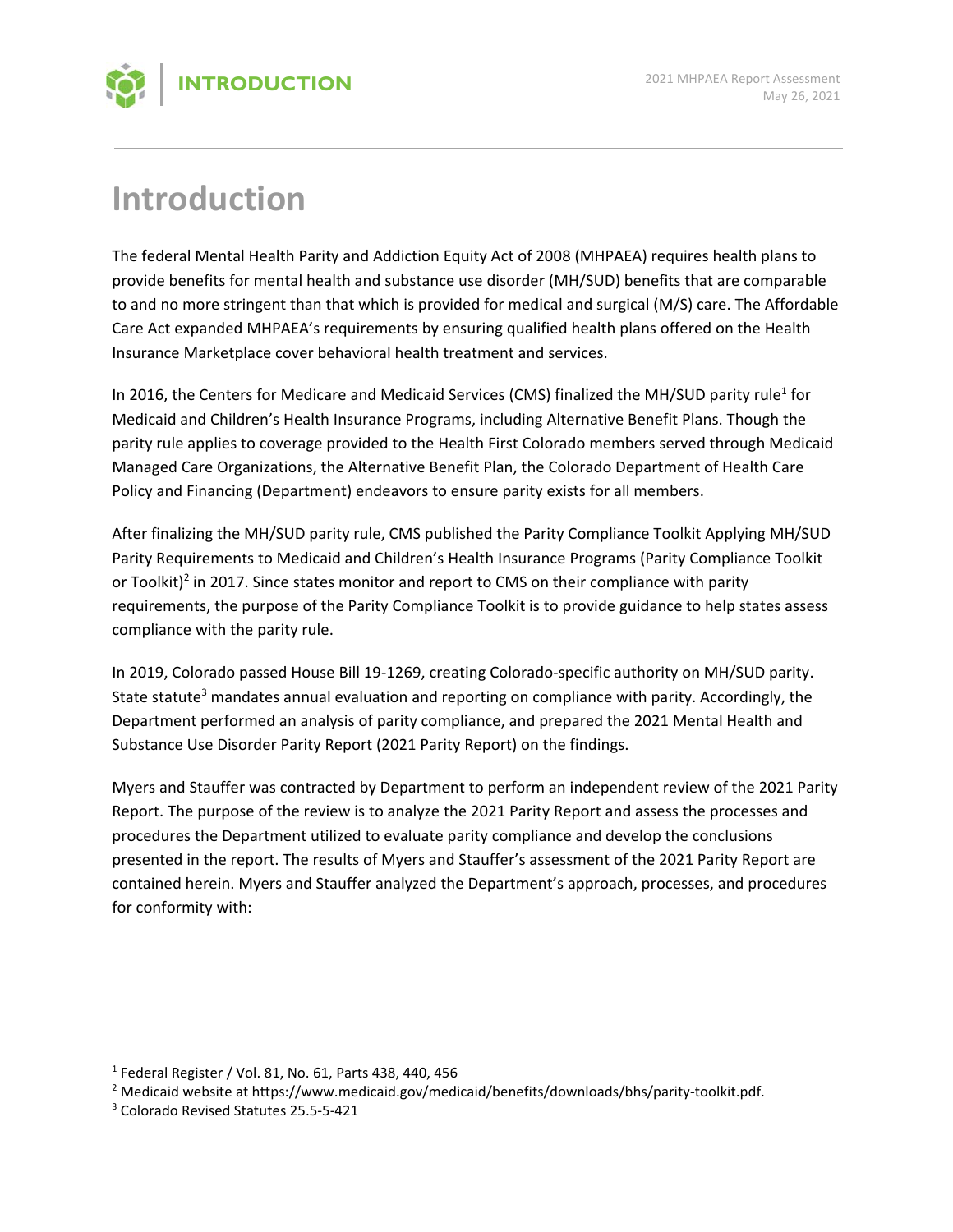

- *Federal MHPAEA Rules and Regulations4*
- *State Parity Rules and Regulations5*
- *Best Practices for the Evaluation of MHPAEA*

Myers and Stauffer was not contracted to perform an evaluation of the Medicaid program's parity compliance, as this would duplicate the evaluation performed by the Department. Accordingly, the assessment performed by Myers and Stauffer does not offer assurance nor express conclusions regarding parity compliance. This report is focused solely on evaluating the sufficiency and completeness of the Department's approach, analysis and report on parity compliance.

<sup>4</sup> The MHPAEA, and CMS final parity rule: Federal Register / Vol. 81, No. 61, Parts 438, 440, 456

<sup>5</sup> House Bill 19‐1269, and Colorado Revised Statutes 25.5‐5‐421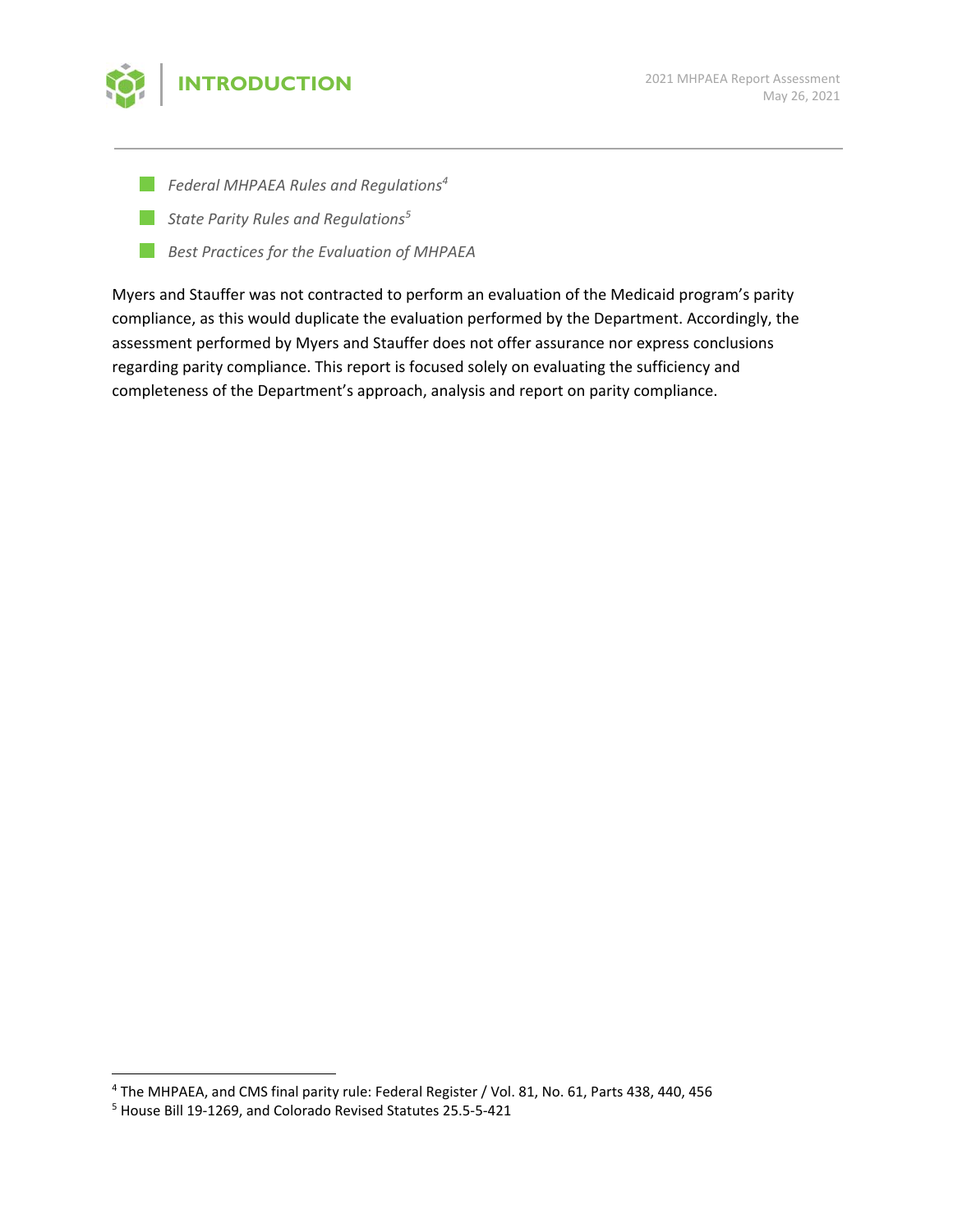

## **Report Assessment Process**

As required by Colorado statute<sup>6</sup>, the Department performed an evaluation of the Medicaid Managed Care Entities<sup>7</sup> (MCEs) compliance with parity requirements, and compiled a report on their findings.

The Department utilized various resources to perform their assessment and develop the 2021 Parity Report, including the Parity Compliance Toolkit and the Behavioral, Mental Health, and Substance Use Disorder Parity Comparative Analysis Report - Training Manual<sup>8</sup> (Parity Manual) to perform the assessment. The Parity Manual was specifically developed for the Medicaid program to utilize in their assessment process, and includes detailed procedures for performing an evaluation of parity compliance considering the Colorado's unique Medicaid delivery system, as well as federal and state parity requirements.

#### **Myers and Stauffer's Assessment**

Myers and Stauffer was contracted by the Department to evaluate the Department's approach to, and process of, assessing parity compliance for the Medicaid benefit, and review the 2021 Parity Report drafted by the Department. Myers and Stauffer's evaluation of the 2021 Parity Report, as well as the underlying approach taken by the Department, included the following steps:

- 1. **Review of Background Information.** Myers and Stauffer reviewed the 2020 Parity Report and the Parity Manual, in order to become familiar with the prior assessment and processes previously established for evaluating parity compliance for Colorado Medicaid. Myers and Stauffer independently consulted other sources relevant to parity assessment, such as MHPAEA, the CMS parity rule, the Parity Compliance Toolkit, and House Bill 19‐1269.
- 2. **Department Completion of Questionnaire.** Myers and Stauffer developed a questionnaire for the Department to complete, in order to collect information about the processes and procedures utilized to assess parity. Additionally, the questionnaire gathered information about the Department's approach, analysis performed, and findings. Myers and Stauffer used the responses to the questionnaire to supplement the background information reviewed.
- 3. **Regular Meetings with Department Personnel.** For the duration of the project, Myers and Stauffer met with the Department every two weeks to facilitate communication, provide updates on progress, and discuss issues relevant to the 2021 Parity Report assessment.

 6 Colorado Revised Statutes 25.5‐5‐421

<sup>&</sup>lt;sup>7</sup> MCEs include Medicaid Managed Care Organizations, as well as Colorado's Regional Accountable Entities

<sup>8</sup> Produced for the Department by CedarBridge Group, July 31, 2020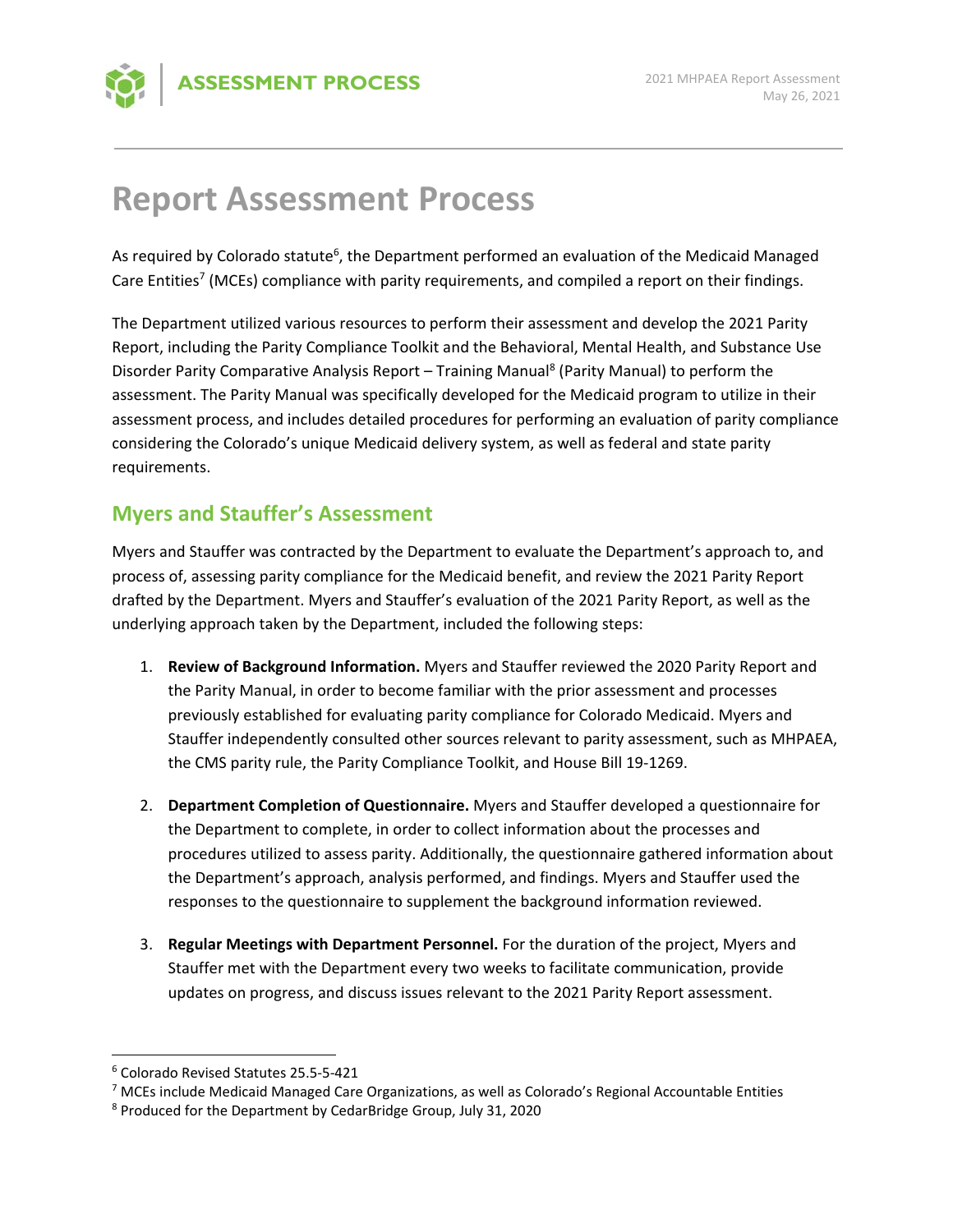

4. **Assessment of 2021 Parity Report.** Myers and Stauffer performed a thorough review of the 2021 Parity Report, in order to provide this report assessment.

In concert with the steps described above, Myers and Stauffer drew on considerable experience and knowledge of conducting MHPAEA analyses in Colorado and other states, in order to evaluate the sufficiency of the Department's approach for reviewing parity compliance. The report assessment conducted by Myers and Stauffer offers an objective, knowledgeable viewpoint on the parity analysis and report prepared by the Department.

Myers and Stauffer also provided feedback on the 2021 Parity Report for Department consideration via comments within a draft of the report under separate cover. No substantive findings or recommendations were delivered via those comments that have not been brought forth within this report. Minor formatting changes, such as suggested wording revisions to add clarity, are not conveyed herein.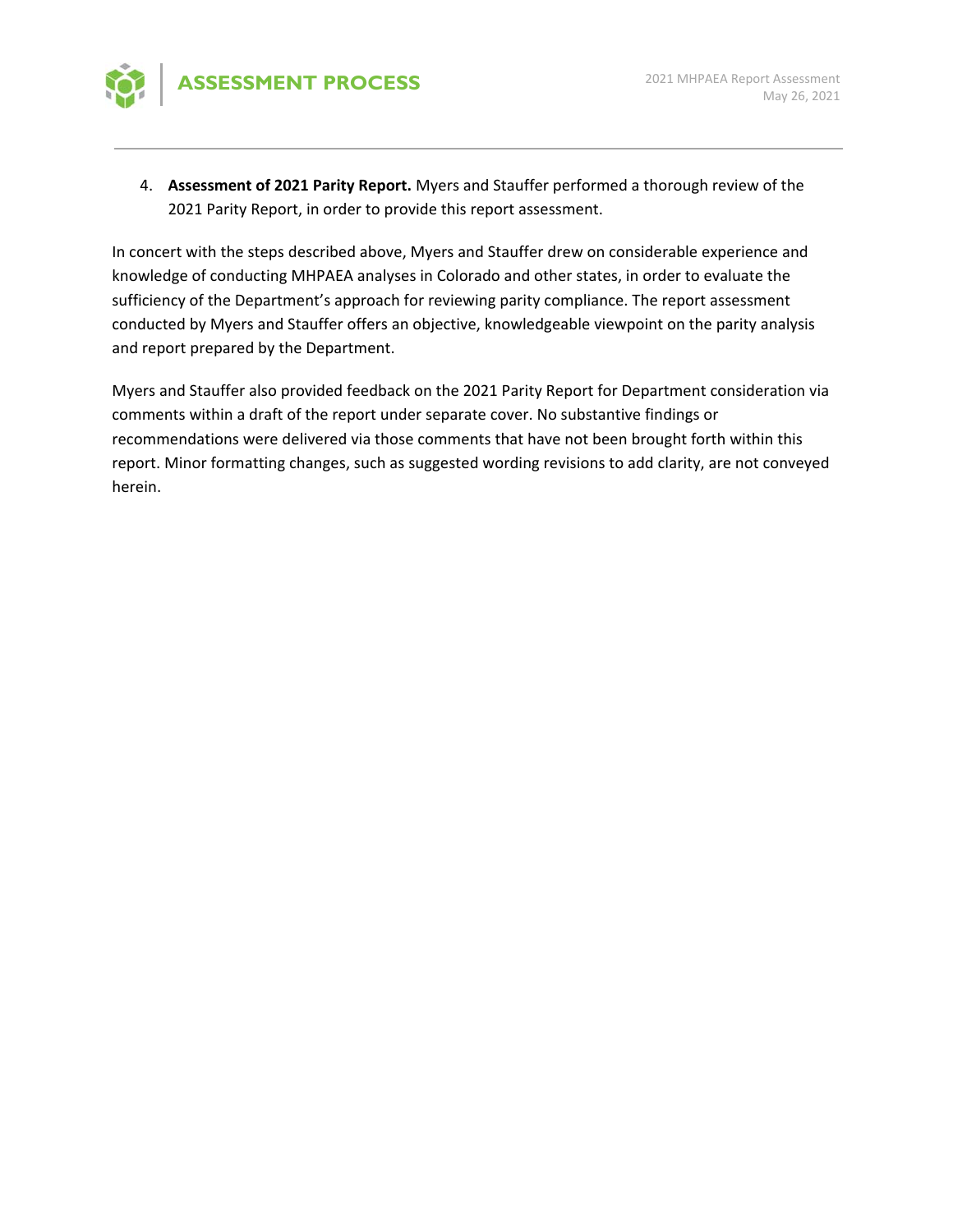### **Assessment Results**

The Department's assessment of parity compliance covered all elements required by the CMS parity rule (parity rule) and state statute. The Department gave appropriate consideration to relevant authoritative sources and their applicability to Colorado Medicaid during their assessment of parity compliance. When defining the scope of the Department's evaluation, the unique elements present in Colorado's Medicaid delivery system were reflected. MHPAEA is applicable Medicaid Managed Care Organizations (MCOs), and Alternative Benefit Plans (ABPs), both of which are present in Colorado. The Department's approach included an evaluation of the statewide managed care system, which includes:

- *Benefits provided by Managed Care Organizations (MCOs)*
- *Benefits provided by Regional Accountable Entities (RAEs)*
- *Benefits provided Fee‐for‐Service by the Department*

The scope of the parity assessment also aligned with Colorado statute<sup>9</sup>, which requires evaluation of Colorado Medicaid Managed Care Entities (MCEs). As prepaid inpatient health plans (PIHPs), RAEs meet the definition of MCEs, as do the Medicaid MCOs. The parity rule specifies that MH/SUD benefits must be comparable to, and no more stringent than M/S benefits. As a result, it was necessary for the Department to consider benefits provided fee-for-service, as these may be provided in combination with services covered by the MCEs. This multifaceted benefits delivery system required the Department to define various benefit combinations (termed "scenarios" within the Parity Report), and to assess compliance for each combination.

The parity rule allows states to define MH/SUD and M/S benefits within reasonable parameters. The Department's approach included outlining specific criteria based on independent standards to define MH/SUD and M/S benefits. The standards and methods used by the Department provided a reasonable basis on which to assess parity compliance.

#### **Classifications for Reporting**

The parity rule identifies four primary classifications in which benefits are assessed for NQTLs, financial requirements, and quantitative treatment limitations. The four classifications dictated by the parity rule are:

| Inpatient         | Benefits furnished on an inpatient basis.  |
|-------------------|--------------------------------------------|
| <b>Outpatient</b> | Benefits furnished on an outpatient basis. |

 9 Colorado Revised Statutes 25.5‐5‐421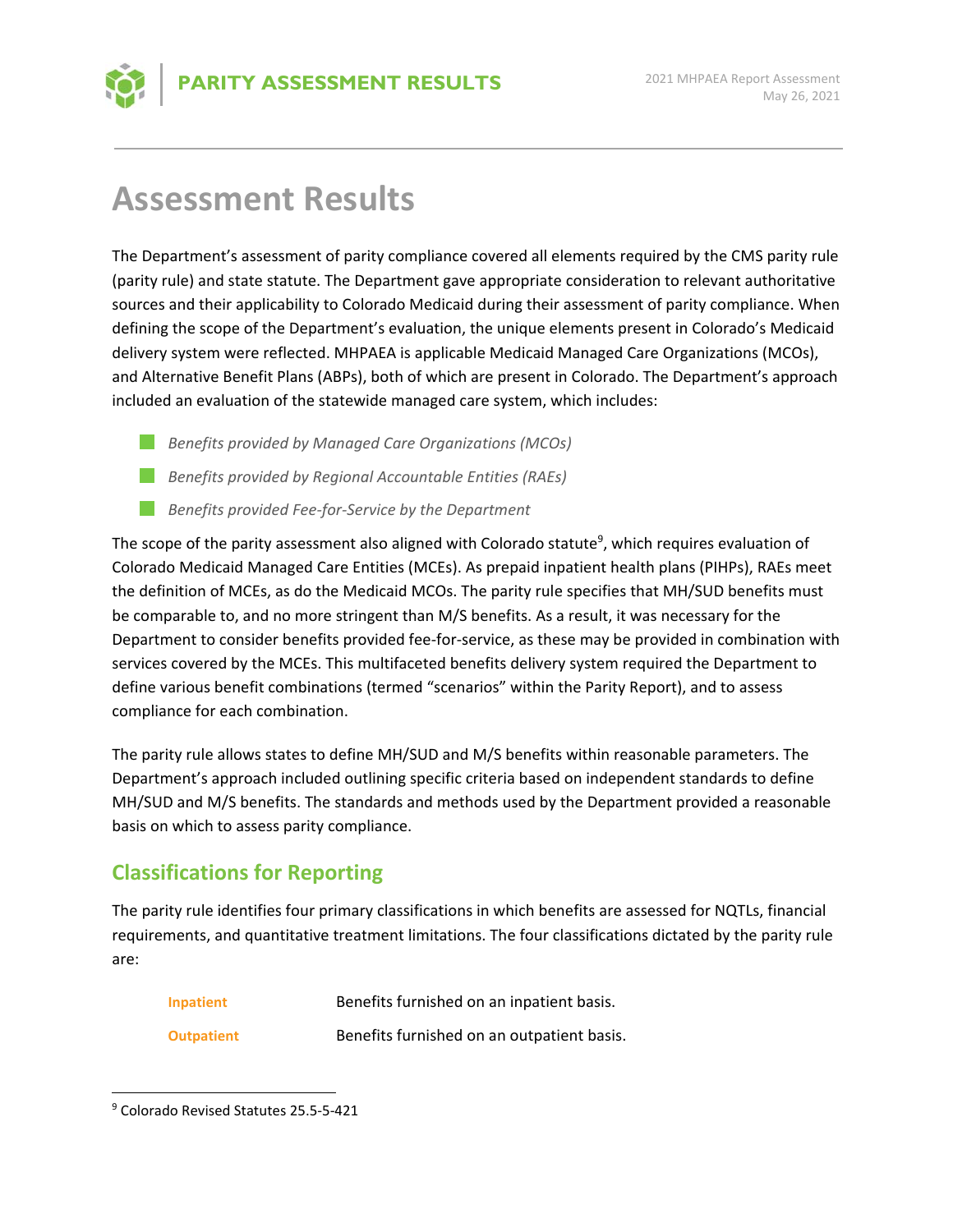

| <b>Emergency</b>          | Benefits for emergency care.                   |
|---------------------------|------------------------------------------------|
| <b>Prescription Drugs</b> | Benefits for prescription drugs. <sup>10</sup> |

The definitions in the parity rule allow for states to further refine the classifications, as they apply to the program. The Department established definitions that add clarity to these classifications for the purpose of analyzing parity, and performed their assessment in accordance with these classifications.

#### **Parity Components**

Requirements within the parity rule include assessment of parity in the following areas:

- *Aggregate Lifetime and Annual Dollar Limits.*
- *Financial Requirements and Quantitative Treatment Limitations.*
- *Non‐Quantitative Treatment Limitations (NQTLs).*

The Department initially assessed the health plans' benefits to determine which limitations and requirements are present. Appropriate sources were utilized to establish the existence of parity components. Since Colorado Medicaid does not impose aggregate lifetime limits, annual dollar limits, financial requirements, or quantitative treatment limitations (and none are therefore enforced by the health plans), these components of parity did not require further analysis. The only parity component applicable to the Department's analysis was NQTLs.

#### **Nonquantitative Treatment Limitations**

The parity rule defines this element as shown below, though the definition applies to both quantitative and non-quantitative treatment limitations:

| <b>Treatment Limitations</b> | These include limits on benefits based on the frequency of       |
|------------------------------|------------------------------------------------------------------|
|                              | treatment, number of visits, days of coverage, days in a waiting |
|                              | period, or other similar limits on the scope or duration of      |
|                              | treatment. Treatment limitations include both quantitative       |
|                              | treatment limitations, which are expressed numerically, and      |
|                              | nonquantitative treatment limitations, which otherwise limit     |
|                              | the scope or duration of benefits for treatment under a plan or  |
|                              | coverage. <sup>11</sup>                                          |

<sup>&</sup>lt;sup>10</sup> Federal Register / Vol. 81, No. 61, Part 438 Managed Care, Subpart K, § 438.910 Parity requirements for financial requirements and treatment limitations.

<sup>&</sup>lt;sup>11</sup> Federal Register / Vol. 81, No. 61, Part 438 Managed Care, Subpart K, § 438.900 Meaning of terms.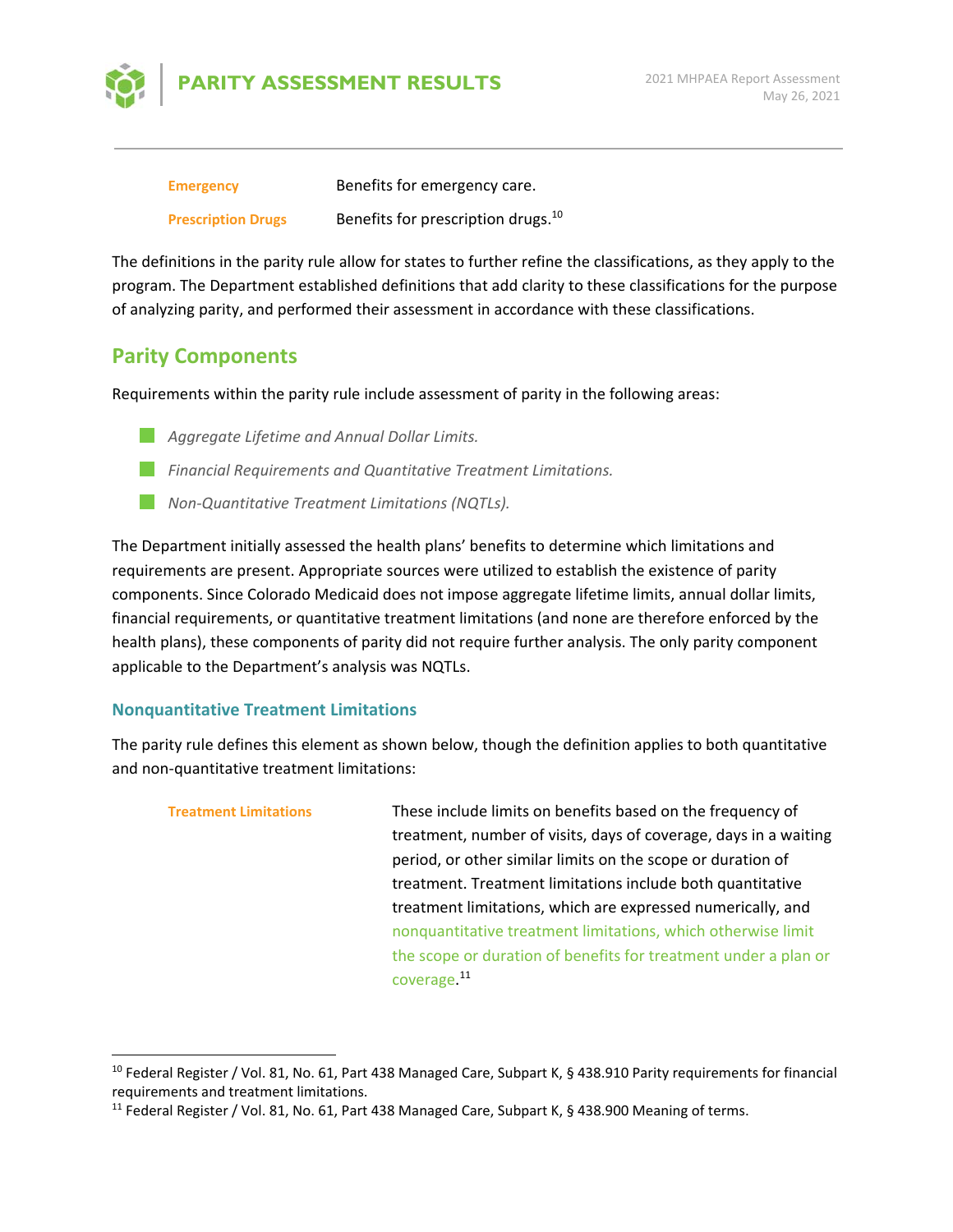

The distinction between quantitative and nonquantitative treatment limitations is the ability to express the limitation numerically. NQTLs are those limits that are not or cannot be expressed numerically. While the parity rule does not attempt to provide an exhaustive list of NQTLs, an illustrative list of NQTLs is provided for reference:

- *Medical management standards limiting or excluding benefits based on medical necessity or medical appropriateness, or based on whether the treatment is experimental or investigative;*
- *Formulary design for prescription drugs;*
- *Standards for provider admission to participate in a network, including reimbursement rates;*
- *Methods for determining usual, customary, and reasonable charges;*
- Refusal to pay for higher-cost therapies until it can be shown that a lower-cost therapy is not *effective (also known as fail‐first policies or step therapy protocols);*
- **Exclusions based on failure to complete a course of treatment; and**
- *Restrictions based on geographic location, facility type, provider specialty, and other criteria that limit the scope or duration of benefits or services provided. 12*

The Department's Parity Manual and 2021 Parity Report address NQTLs in three primary categories, with various subcategories, as shown in the table below.

| <b>Medicaid Nonquantitative Treatment Limitations</b> |                                                                       |  |  |  |  |
|-------------------------------------------------------|-----------------------------------------------------------------------|--|--|--|--|
| <b>Category</b>                                       | Subcategory                                                           |  |  |  |  |
| Medical                                               | Prior Authorization (identify services by name and service code)      |  |  |  |  |
| Management                                            | <b>Concurrent Review</b>                                              |  |  |  |  |
| <b>Standards</b>                                      | <b>Retrospective Review</b>                                           |  |  |  |  |
|                                                       | Fail First/Step Therapy Protocols                                     |  |  |  |  |
|                                                       | Conditioning Benefits on Completion of a Course of Treatment          |  |  |  |  |
|                                                       | <b>Medical Appropriateness Review</b>                                 |  |  |  |  |
|                                                       | <b>Outlier Management</b>                                             |  |  |  |  |
|                                                       | Penalties for Noncompliance                                           |  |  |  |  |
|                                                       | <b>Coding Limitations</b>                                             |  |  |  |  |
|                                                       | <b>Medical Necessity Criteria</b>                                     |  |  |  |  |
| Provider                                              | <b>Network Provider Admission</b>                                     |  |  |  |  |
| Admission                                             | <b>Establishing Charges/Reimbursement Rates</b>                       |  |  |  |  |
| <b>Standards</b>                                      | Restrictions Based on Geographic Location, Facility Type, or Provider |  |  |  |  |
|                                                       | Specialty                                                             |  |  |  |  |
| Provider                                              | <b>Network Adequacy Determination</b>                                 |  |  |  |  |
| Access                                                | <b>Out-of-Network Provider Access Standards</b>                       |  |  |  |  |

 12 Federal Register / Vol. 81, No. 61, Part 440 Managed Care, § 440.395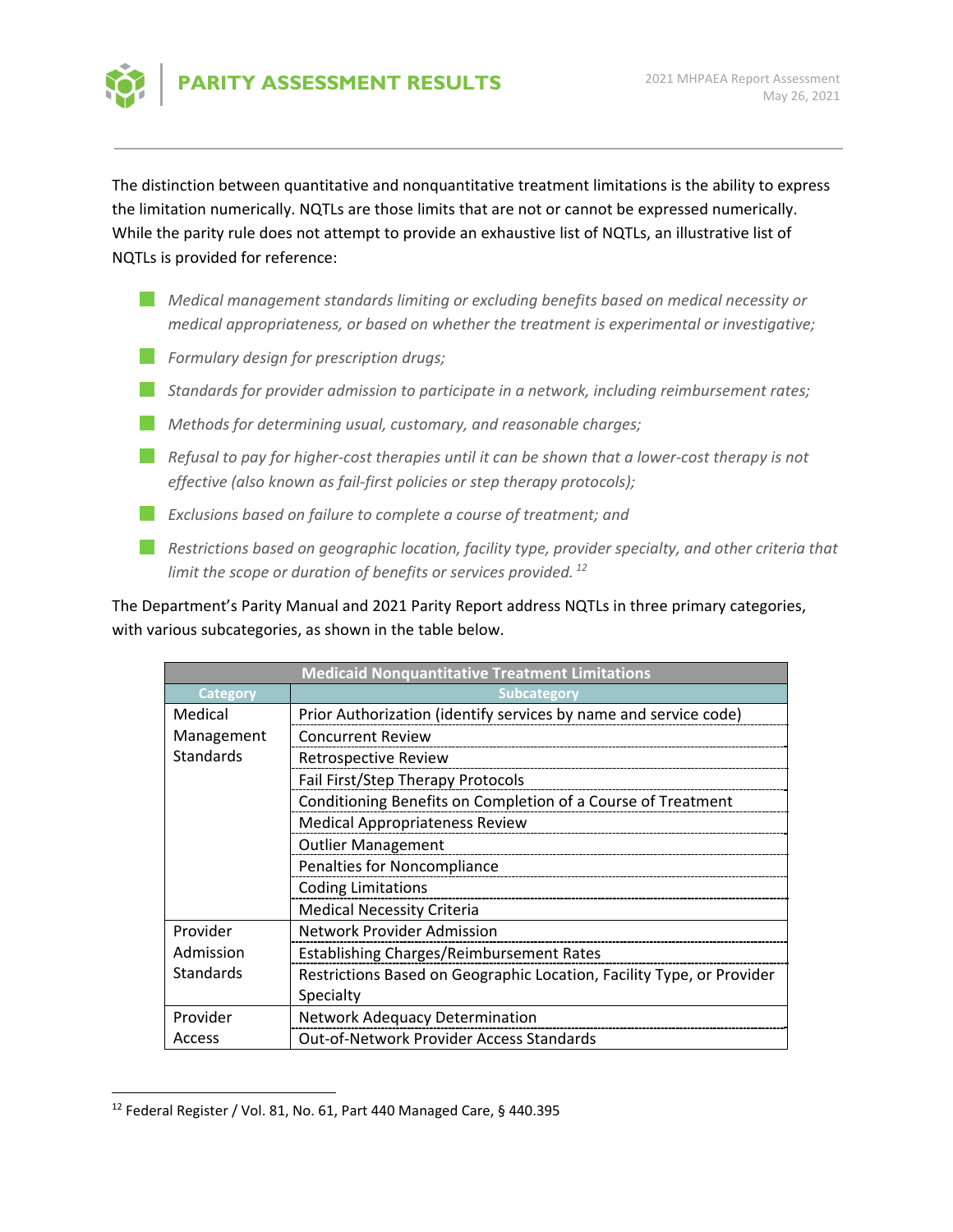

NQTL assessments involve gathering information on both the written policies and operationalized practices, in order to determine if MH/SUD benefits are comparable to, and applied no more stringently than, M/S benefits. The NQTLs addressed by the Department in the 2021 Parity Report encompass all elements of the illustrative list in the parity rule. Additionally, the Department collected public input to inform the comparative analysis performed, in accordance with state statute.

The Department identified non-compliance in one NQTL: Concurrent Review. The parity assessment revealed that concurrent review practices were suspended for M/S benefits due to the COVID‐19 pandemic; however, these practices remained in effect for MH/SUD benefits. The Department has appropriately identified this issue in contradiction to the parity requirements, and is in the process of implementing a plan to bring this disparity back into compliance with parity. Such has been disclosed in the Parity Report.

#### **Availability of Documentation**

The Department's parity assessment appropriately considered the parity rule requirements regarding availability of documentation. Separate from the parity assessment, the Department contracted with an external entity to perform a quality review audit of utilization management policies and practices; the results of the audit revealed limited situations where two RAEs were determined to have departed from their written policies regarding service denials, which impacted their compliance with the Availability of Information parity requirements. The Department has worked with the affected RAEs to ensure the processes were corrected, to comply with parity going forward. Such has been disclosed in the Parity Report.

#### **Stakeholder Input**

The Department solicited feedback from stakeholders regarding parity compliance or concerns through a variety of formats. Comments received were reviewed to determine applicability to the parity assessment; those found not to be applicable were not incorporated into the assessment. Feedback relevant to parity was assessed to ensure associated policies and procedures governing MH/SUD benefits were comparable and no more stringent than those governing M/S benefits. High frequency comments included topics such as establishing provider reimbursement/charges and the resulting impact to network adequacy, and the coverage of benefits based on place of service. The Department's assessment of these comments appropriately included consideration of policies in place, procedures followed, and reimbursement provided.